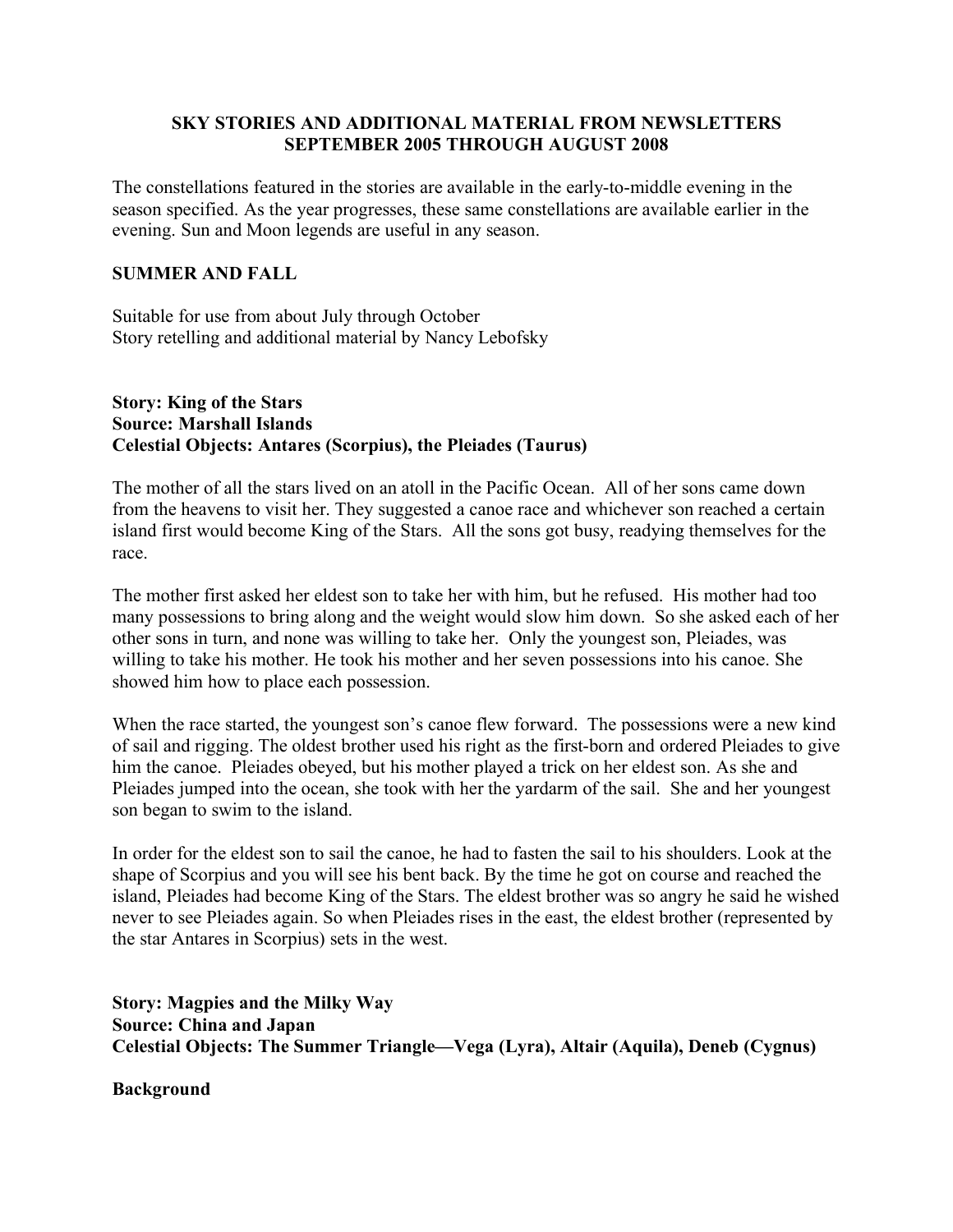The story of the Weaving Princess and the Shepherd (or herdsman or farmer) can be found in both Chinese and Japanese traditions. Below is a summary of the story. Other versions of this story are found in Tom Birdseye's *A Song of Stars* (1990) and Jeanne Lee's *Legend of the Milky Way* (1982), a Reading Rainbow Book which tells the Chinese version of the legend.

Vega, the star represented by the Weaving Princess, is a prominent star in the constellation Lyra (the harp). Altair, the star represented by the Shepherd, is a prominent star in the constellation Aquila (the eagle). In the summer these two stars can be seen separated by the Milky Way. Vega and Altair are part of an *asterism* — a prominent group of stars, but not one of the 88 designated constellations — called the Summer Triangle. The third star in the triangle is Deneb, located in the constellation Cygnus (the swan), or the Northern Cross. Another common asterism is the Big Dipper, seven prominent stars within the constellation Ursa Major (the Great Bear).

Following is an explanation of the festival associated with the Summer Triangle:

 "Tanabata, also known as the "star festival", takes place on the 7th day of the 7th month of the year, when, according to a Chinese legend, the two stars Altair and Vega, which are usually separated from each other by the Milky Way, are able to meet.

Because the 7th month of the year roughly coincides with August rather than July according to the formerly used lunar calendar, Tanabata is still celebrated on August 7th in some regions of Japan, while it is celebrated on July 7th in other regions.

One popular Tanabata custom is to write one's wishes on a piece of paper, and hang that piece of paper on a specially erected bamboo tree, in the hope that the wishes come true.

Colorful Tanabata festivals are held across Japan in early July and August. Among the biggest and most famous ones are the Tanabata Festivals of Sendai in August and Hiratsuka near Tokyo in July." (http://www.japan-guide.com/e/e2283.html)

# **Story Summary: Magpies and the Milky Way**

Long ago there was a beautiful princess, the daughter of the Sky God. She was the most skillful weaver in the land, weaving beautiful cloth at her loom every day. One day she looked up from her loom and saw a herdsman at work. She fell in love with him at once. When the herdsman saw the princess at her window, he also fell in love.

The Weaving Princess begged her father to allow her to marry the poor herdsman. The Sky God agreed, and the two were very happy together. They were so happy that they each neglected their work. The princess forgot to weave her beautiful cloth, and the herdsman neglected his animals. The Sky God decided to punish them.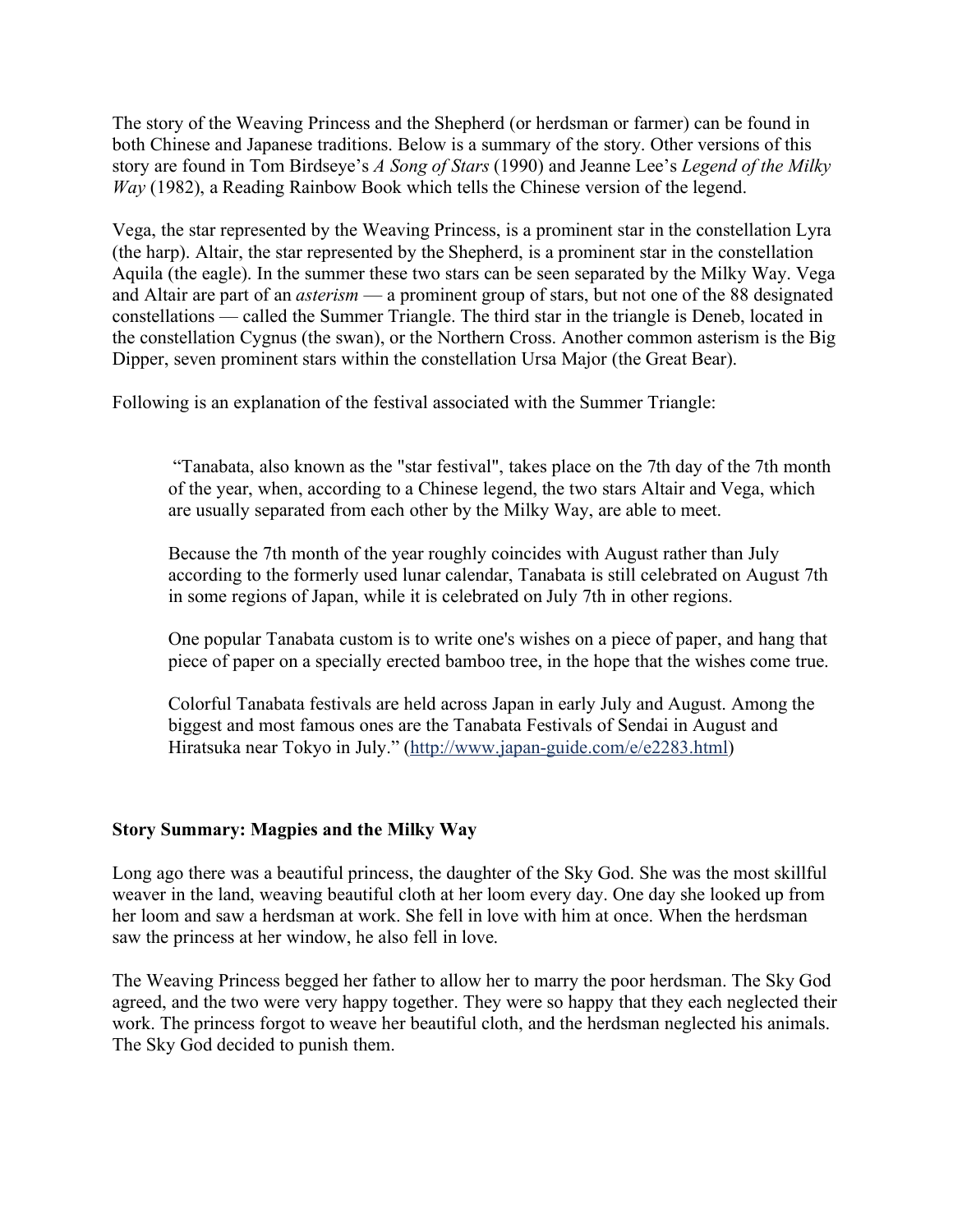The Sky God placed the princess in the sky in one place, and the herdsman in the sky in another place. She was called Orihime Boshi (Weaving Princess Star) and he was called Hiko Boshi (Puller of Cow Star). Between them the Sky God put a river of stars. They could see each other, but could not cross the river. The princess and herdsman returned to their work with great sadness.

The Sky God took pity on them and decided that if they worked hard at their tasks, he would allow the princess and the herdsman to meet one night each year. Toward the end of summer, a great flock of magpies flew to the river of the stars. They settled onto the water and formed a bridge for the princess and herdsman to cross. The next night the magpies were gone, and the princess and herdsman returned to their work for another year.

# **Additional Information:**

# **Scorpius:**

As Scorpius begins to set and the "Rabbit Tracks" or "Three Ducks Swimming" (i.e., the tail of Scorpius) disappear from the night sky, the traditional storytelling time begins. This is the time when the birds fly south, animals begin to hibernate, and ice begins to form on the rivers. Speaking for us in southern Arizona, thousands of butterflies have been migrating through town for the past few weeks, the white wing doves are beginning to leave, and the scorpions are no longer strolling down the sides of the streets after dark, so we are definitely seeing the beginning of a seasonal change despite daytime temperatures in the 90s.

While Scorpius is still available in the early evening, try to picture these stars as something other than a scorpion. In his book *The New Patterns in the Sky,* author Julius D. W. Staal shows illustrations from other cultures in which Scorpius is viewed as: (a) a mother with baby (Brazil, picture the baby in a basket on the mother's back with the basket fitting into the body and curve of the scorpion's tail); (b) a palm tree (Borneo, Java, Bali, picture the tree bending to the west in the sky); (c) a goose hatching its eggs under the palm tree (Java, picture the goose nestled in the scorpion's tail at the base of the palm tree on the leeward side with the dangerous coconuts hanging on the windward side); (d) a ray (East Indies, western Pacific); and (e) a snake or serpent (Java, Brazil).

Another interpretation sees Scorpius as Maui's Fish Hook. Maui legends come from both New Zealand and Hawaii, where Maui is associated with Mt. Haleakala on the island of Maui. A summary of the story of Maui's Fish Hook from New Zealand follows:

One day Maui was fishing when he felt his fish hook snag on something on the bottom of the sea. He tugged and pulled as hard as he could until the hook broke free and rushed to the surface. Along with the hook there came a fish-shaped island. On the island were grass, trees, and people. The men were hunters and the women cooked on open fires. Maui warned his own people not to harm the fish-island, but of course they did not listen. Soon they were hacking pieces out of the island. This left the island with a ragged coast line, and eventually the island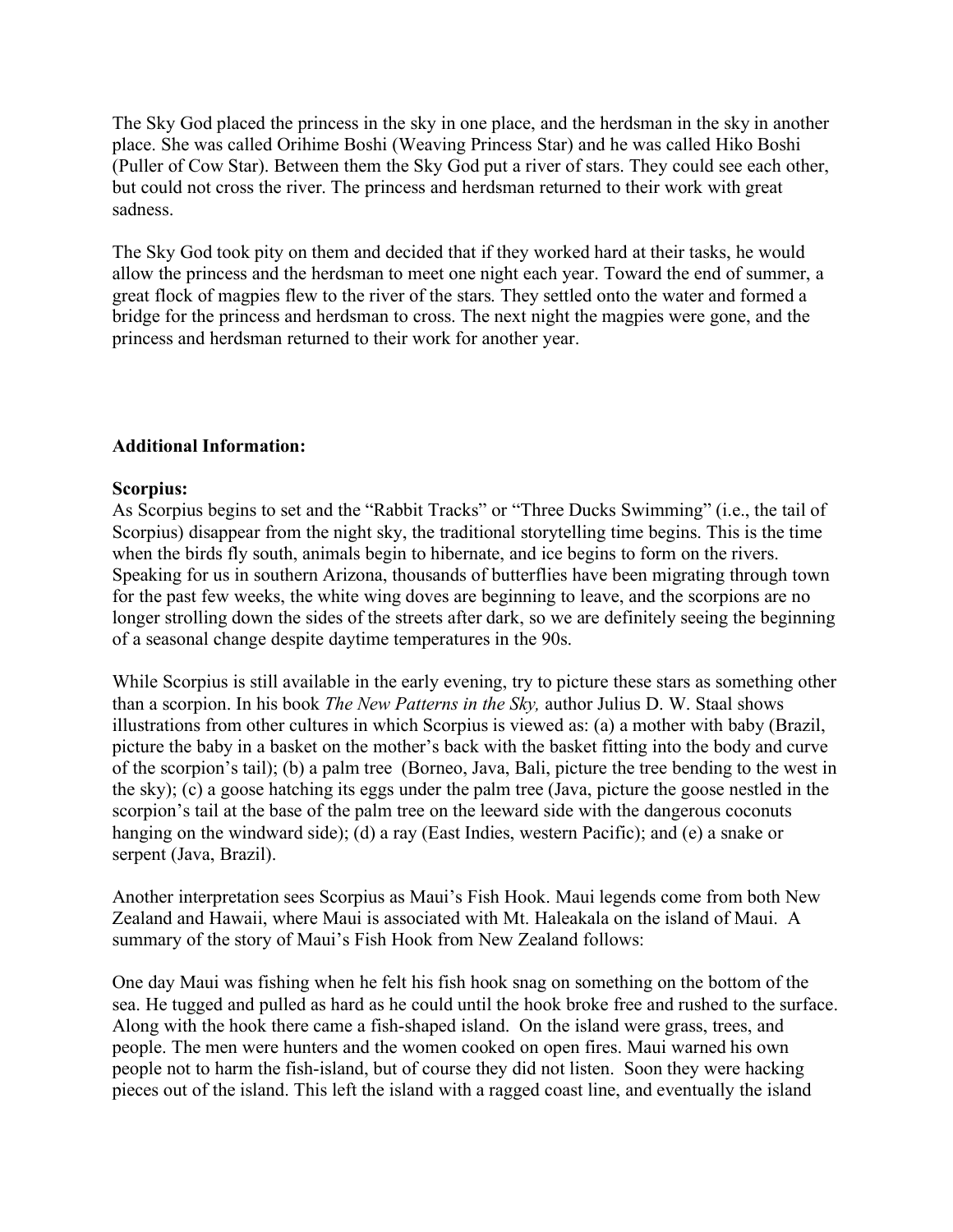broke into two islands. We know these as the North and South Islands of New Zealand. The fish hook came up from the bottom of the sea so rapidly, and broke the surface with so much speed and strength, that it flew up into the sky. Today we see Maui's fish hook in the stars of the constellation Scorpius.

## **The Summer Triangle:**

Not all cultures through the ages attached the same names or significance to the constellations. For example, let's look at the three constellations of the Summer Triangle. According to Greek mythology, Lyra (the lyre) was created by Mercury from an empty tortoise shell and some strings. Apollo admired this instrument and traded his staff (called the caduceus) to Mercury for the lyre. Apollo eventually passed on the lyre to his son, Orpheus, with whom the lyre is usually associated. In Persia, this constellation is seen as a tortoise or clay tablet, while Roman tradition sees it as a vase.

Aquila (the eagle) was Jupiter's bird and carried out many difficult tasks for his master, including carrying the handsome youth Ganymede to Olympus to become the cup bearer and wine pourer to the gods. In India, this constellation is seen as the three footsteps of Vishnu or a shoulder yoke with two hanging baskets.

In ancient Greece, Cygnus was known as the Bird, more specifically the Swan in Roman tradition. Other variations for this constellation are the Duck and the Hen. The Swan was the personal bird of the goddess Venus.

# **WINTER**

Suitable for use from about November through March Story retelling and additional material by Nancy Lebofsky and Thea Cañizo

# **Story: The Brave Cooks Source: Native American Celestial Objects: Auriga and Perseus**

A Native American story from the northwest involves the constellations Auriga and Perseus. Nancy's retelling follows:

Long ago the Couer d'Alene men and women lived all across the northern plain. The men were hunters, who worked very hard all day and came home very hungry. The women collected nuts, roots, and berries.

In the summer the people dug camas roots. Then the women made a meal from these delicious roots. First they built a large pit called an earth oven. They filled the pit with rocks, which they heated. Then they cooked the camas roots on the hot rocks. The men of the village were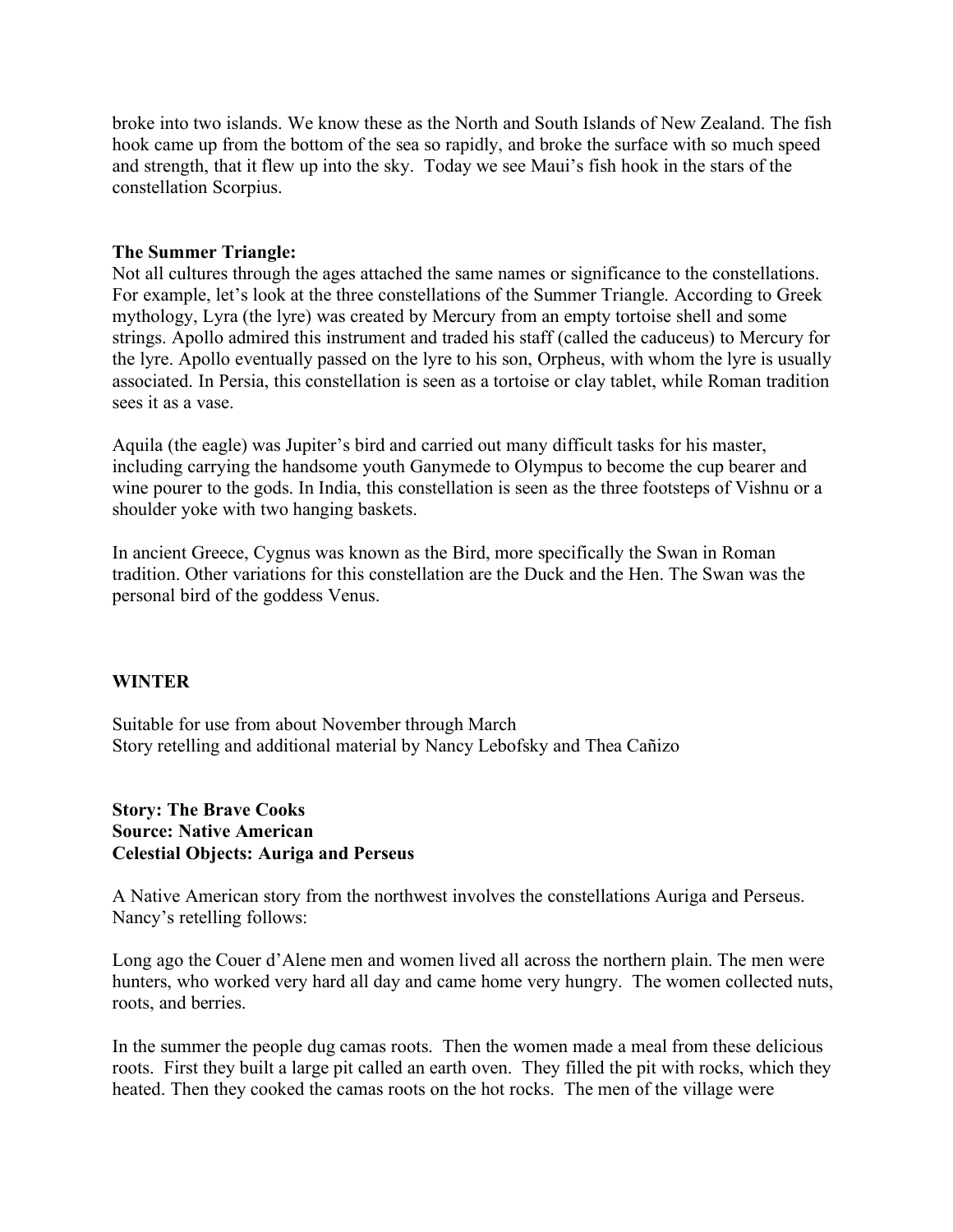forbidden to approach the oven. If they came close, the roots would not cook the way they should!

The roots gave off a wonderful, sweet fragrance as they began to cook. The wonderful sweet fragrance drifted with the breeze and soon reached the nose of a very naughty skunk. He decided to follow the sweet smell and see what he could find.

He followed the smell to the edge of a village. He crept quietly through the village, sniffing and following the fragrance of the cooking roots. At last the skunk found the cooking pit.

Skunk did not like people and they did not like him. He decided to ruin the camas roots cooking in the earth oven.

Skunk knew that people ran the other way when they saw him coming. He walked right up to the edge of the cooking pit. Some of the women were frightened and ran away. Soon only a few brave women and the naughty skunk faced each other across the cooking pit. The women knew2 that Skunk could release his foul smell to ruin their dinner. His smell would get into their food, their clothes, and their hair. But they had worked very hard digging roots in the summer sun. They had worked very had digging the cooking pit and heating the stones. They did not want Skunk to ruin their dinner.

The women sat down in a tight circle all around the edge of the earth oven. Skunk glared at the women and tried hard to look very fierce. They glared right back at the skunk.

# **Story: Matariki: The Little Eyes Source: Polynesian Celestial Objects: Sirius (Canis Major), Aldebaran (Taurus), and the Pleiades (Taurus)**

There was once a most beautiful star, far brighter and more beautiful than any other in the heavens. This star was not content to be silent; it constantly bragged about how much brighter it was than any other star, and even suggested that its beauty was greater than that of the gods themselves! This kind of talk had disastrous consequences for the star. The sky god Tane heard of the star's boasting. He decided to do away with it by forcing it into the area of darkness from which no light can ever be seen.

The god Tane got help from two other stars named Mere (Sirius) and Aumea (Aldebaran). They were eager to help Tane because they would become more important once the beautiful star was eliminated.

One night when the Moon was not up, the sky was dark and quiet. Tane and his two helpers crept up to the beautiful star and screamed, "Now you will be gone!" The beautiful star jumped up in terror and ran to hide behind the stars of the river of the Milky Way. Mere climbed to the source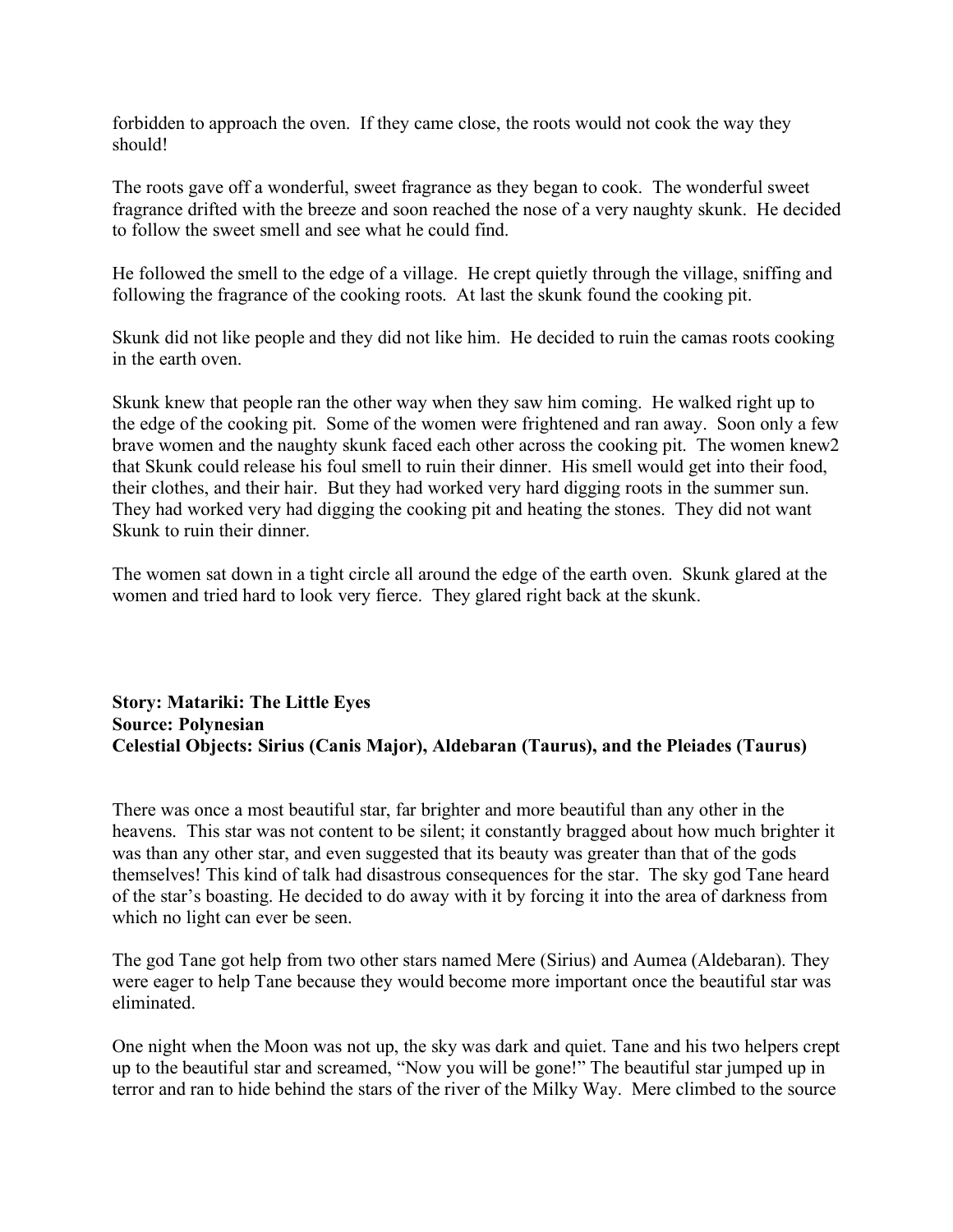of the river, built a dam, and changed the path of the water so that the beautiful star could no longer hide behind it. The star took off in fright again and quickly put a good distance between itself and its three enemies. Seeing that the star was escaping, the god Tane picked up Aumea, took careful aim, and threw Aumea with all his might at the fleeing star. Smash! Aumea struck with such force that the beautiful star split into six pieces.

Tane, Mere, and Aumea gleefully celebrated their success and returned to their places in the sky. Mere, now called Sirius, is the brightest star of all. Aumea, now called Aldebaran, stands proudly without any competitor close by. The six pieces of the former beauty traveled together to a new part of the heavens. There they can be found today. They form a beautiful cluster called Matariki, or Little Eyes (the Pleiades). They, like the beautiful star they came from, are very vain, but they have learned not to be so boastful. People in Polynesia, however, say that from time to time soft whispers can be heard coming from the cluster. "We're still the loveliest sight in the sky, aren't we?"

#### **Story: Beaver and Rock: The Twins Source: Native American Celestial Objects: Castor and Pollux (Gemini)**

Once long ago in the lands of the Blackfoot, twin sons were born to a man named Smart Crow and his beloved wife. The wife fell ill soon after the birth of the babies and within a short time, she died. Smart Crow grieved very much for his lost wife. He had no interest in his two infant sons and abandoned them to be raised by others.

As the years passed the brothers, named Beaver and Rock, were allowed to do exactly as they pleased. Rock especially grew to be wild and foolhardy. The boys roamed and ran throughout the land, playing, exploring, and learning how to use their bows and arrows.

At that time all Blackfoot children were forbidden to shoot at a kind of bird named the morning bird. Rock, however, would not be bound by any of the rules of his people. One day he spied a morning bird flying high above him. Taking careful aim with his bow, he hit the bird on his first try and watched as it fell into the high branches of a nearby tree. He was eager to show off to the other children, so he climbed into the tree to get the fallen bird. But each time he was within grasp of the bird and reached out for it, the branches of the tree grew higher and higher. Rock kept on climbing. Soon Beaver, left behind on the ground, could no longer see his twin or even the top of the tree. It seemed to reach into the sky.

Poor Beaver was now all alone! But he learned to get along on his own and grew up to be a fine young man. Eventually Beaver married the younger daughter of a Blackfoot chief. They lived happily together and Beaver was able to teach her all he had learned about living from the land.

During these years Beaver performed many good deeds for his tribe. One season, when the buffalo hunted by the Blackfoot seemed to be disappearing from the Earth. Beaver was able to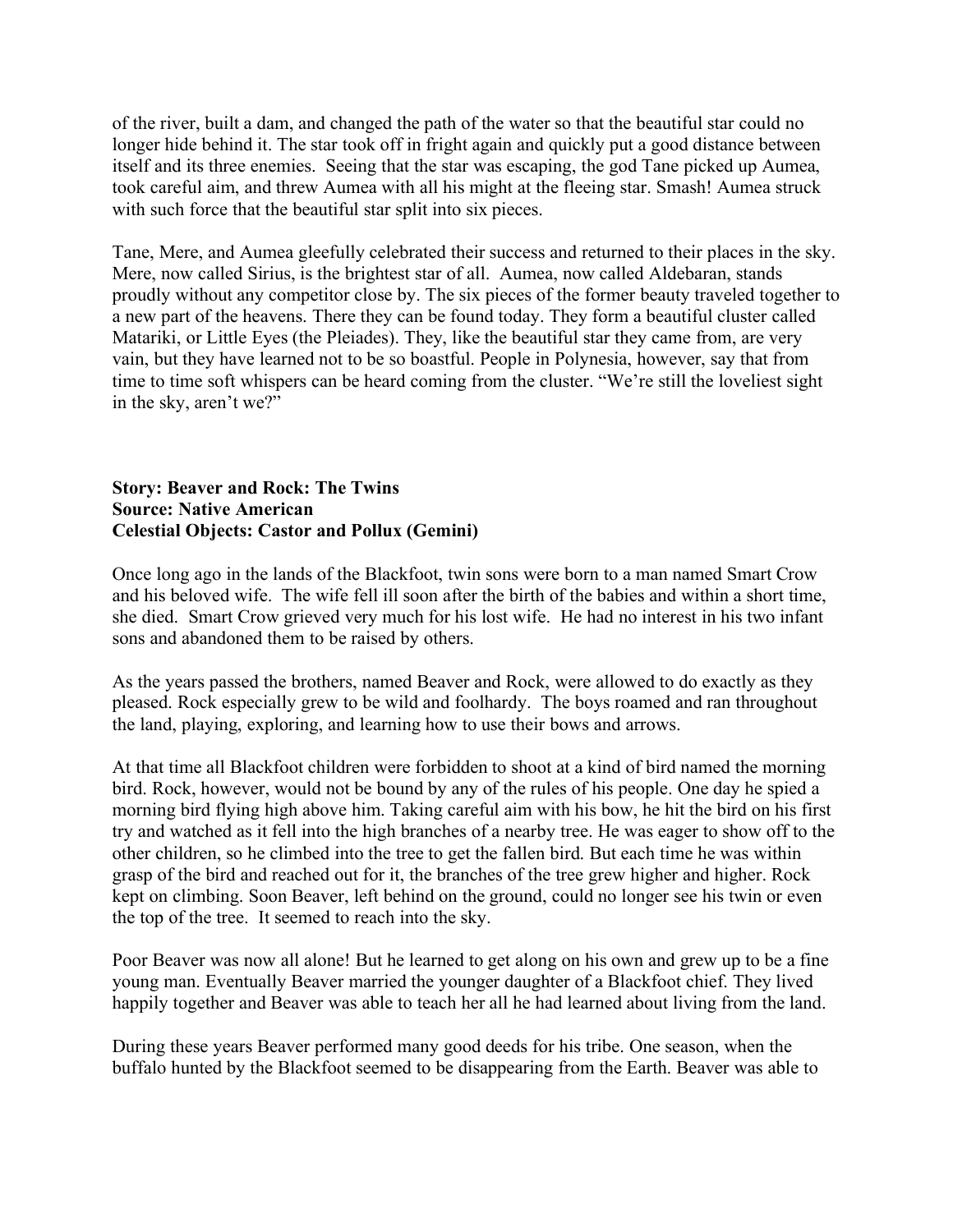find the herds and thus saved his people from starvation. He returned to camp as a hero, happy to be with his wife again.

Then one day his wife forgot what Beaver had taught her about good and bad medicine and did something Beaver had told her she must never do: she threw sagebrush on the campfire. This was a terrible mistake. It meant that Beaver's life on Earth must end. When Beaver saw what his wife had done, he said, "Now I must leave you and go to live with my brother."

He put on a white robe and taking a plume in his hand, he blew on it and was lifted into the sky. He followed the path of the tree that his twin had climbed years before. Beaver reached the heavens and came to rest at the side of his brother. The twins were together once again. The two stars seen side by side in the sky are Rock and Beaver, also known as Castor and Pollux.

# **Story: The Sisters and the Milky Way Source: Ancient Arabia Celestial Objects: Sirius (Canis Major), Procyon (Canis Minor), and Canopus (Carina)**

Long ago a young man named Suhail fell in love with a girl named Al Jauzah. He was so smitten with her that he left his home in the southern sky and pursued her up to her home in the north. But Al Jauzah had no interest in Suhail. Suhail proposed marriage time and again, but Al Jauzah always refused him. Finally, she became furiously angry at him because he would not give up. She gave him a mighty kick that sent him reeling through the sky. "Go back where you came from!" she shouted as Suhail flew across a great river and into the far away southern sky.

It happened that Suhail had two sisters who had followed after him on his trip to woo Al Jauzah. When they saw him being hurled homeward, they hurried after him. They quickly came to that part of the sky which has the great river running through it. The sisters would have to swim across it.

The first sister was older and stronger, so she led the way. She jumped into the river, swam across it, and then turned to wait for her sister. The younger sister was timid and not as good a swimmer. She tried and tried to swim across, but she grew tired and weak and became afraid of drowning if she jumped into the water one more time. She fell to the bank of the river and wept and wept.

Both sisters are still in the sky. The older one who crossed the river is Sirius, the brightest star in the sky. The younger sister is Procyon, who to this day sits crying on the opposite bank of the river. Procyon shines less brightly because she is younger and weaker and her tears dim the light. The great river that separates them is the Milky Way. Their brother Suhail is now called Canopus and shines brightly in the southern sky, ever waiting for his sisters to arrive home. The princess is probably represented by Capella in the constellation Auriga.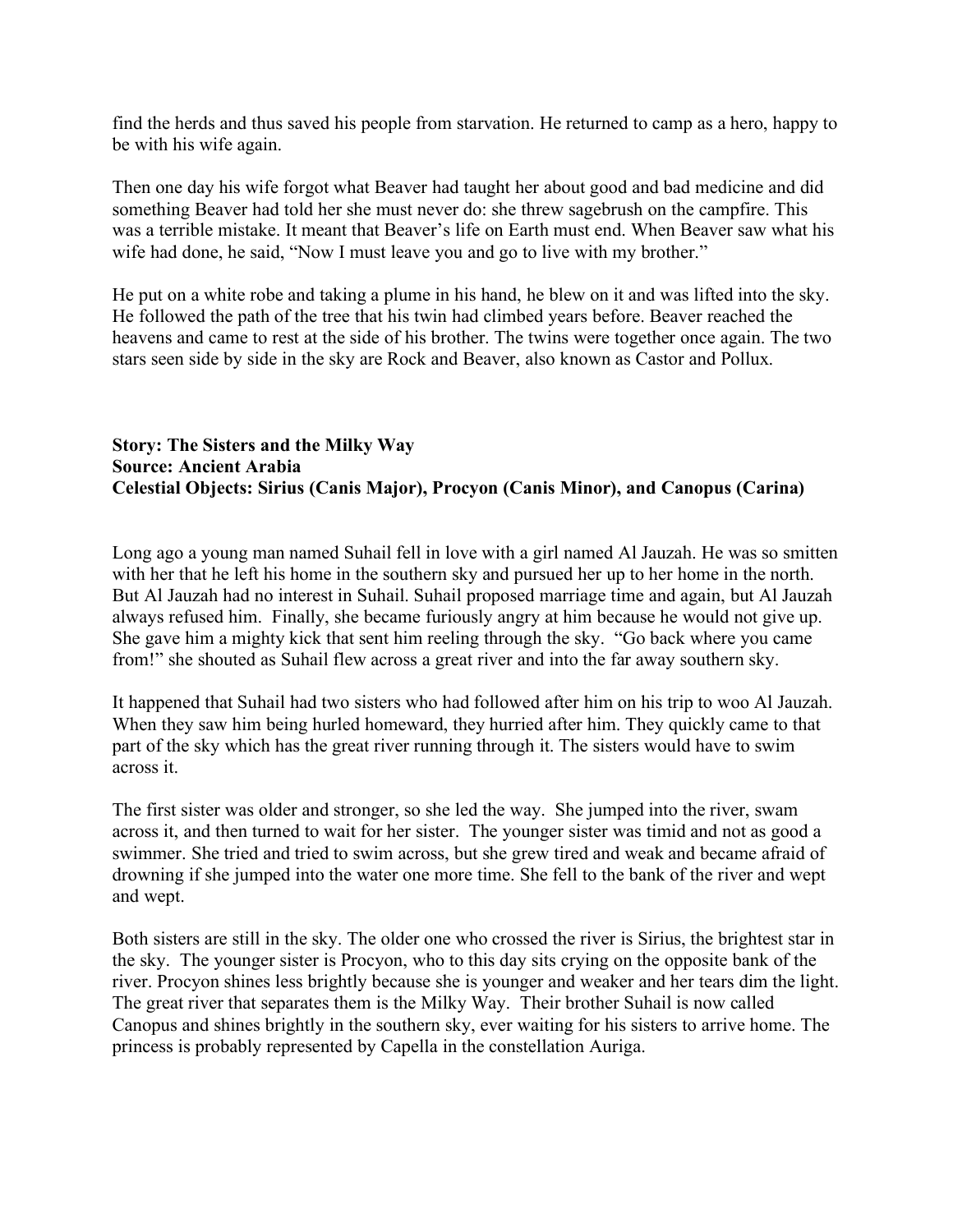## **Story: Yu Shih: The God of Rain Source: Ancient China Celestial Objects: The Hyades (Taurus)**

In the far, far past before Earth was the home of living things, and even before there was an Earth, the great Chinese goddess Nu Kua looked about at the loneliness of space and decided to create our world. Nu Kua used her powers to create the land with its mountains, valleys, and plains, and the oceans, rivers, and seas. Four gigantic pillars held up the sky, and at each pillar she placed an enormous animal as guardian: a dragon, a bird, a tiger, and a tortoise. Nu Kua's new Earth was a beautiful place with fertile land and sparkling oceans.

But there were evil beings jealous of Nu Kua's creation. These were the dragon kings. Led by a fearsome giant named Kung Kung, they caused the water of the oceans to rise up and wash over all the land. The whole planet was flooded! Luckily Nu Kua had one ally, the God of Fire. Together they worked furiously to move back the waters and overpower Kung Kung's forces. The God of Fire used his scorching heat to dry up the flood waters, and Nu Kua repaired the damages to the land.

Nu Kua and the God of Fire were victorious. They banished Kung Kung to the distant regions of space. As the giant started to leave, he fell onto the sky, and the four pillars holding it up came crashing down and shattered. Nu Kua quickly rescued the Earth again. She took the tortoise's legs to prop up the sky as the pillars had done before. That is why tortoises have such short and stumpy legs today.

As a last act, Kung Kung granted his power over water to his child, a son named Yu Shih. Although very young, Yu Shih had great wisdom. He saw that the Earth created by Nu Kua was a good place. He swore to be a friend to the Earth and to the plants and animals on it. Nowadays when we need water for drinking and for our crops, Yu Shih sends the blessing or rain to us. We see Yu Shih, son of the giant Kung Kung, in the five stars of the Hyades cluster.

# **Story: A Thief Thrown to the Buzzards Source: The Moche and Chimu Cultures, Peru Celestial Objects: Orion**

Long ago in ancient Peru a man spent all his time making mischief, causing problems, and stealing from his friends and neighbors. The Moon Goddess looked down from her home up above and saw this trouble-maker. She gave the thief many warnings and told him he must behave as all good people do, but he paid no attention to her. The Moon Goddess at last grew tired of his wicked ways, and decided to make an example of him to put in the sky so all her people on Earth would know what happens to those who misbehave.

She sent two stars who grabbed hold of the thief and carried him up to the sky. Each star now holds tight onto one of the thief's arms. He can never escape! Around the group of three she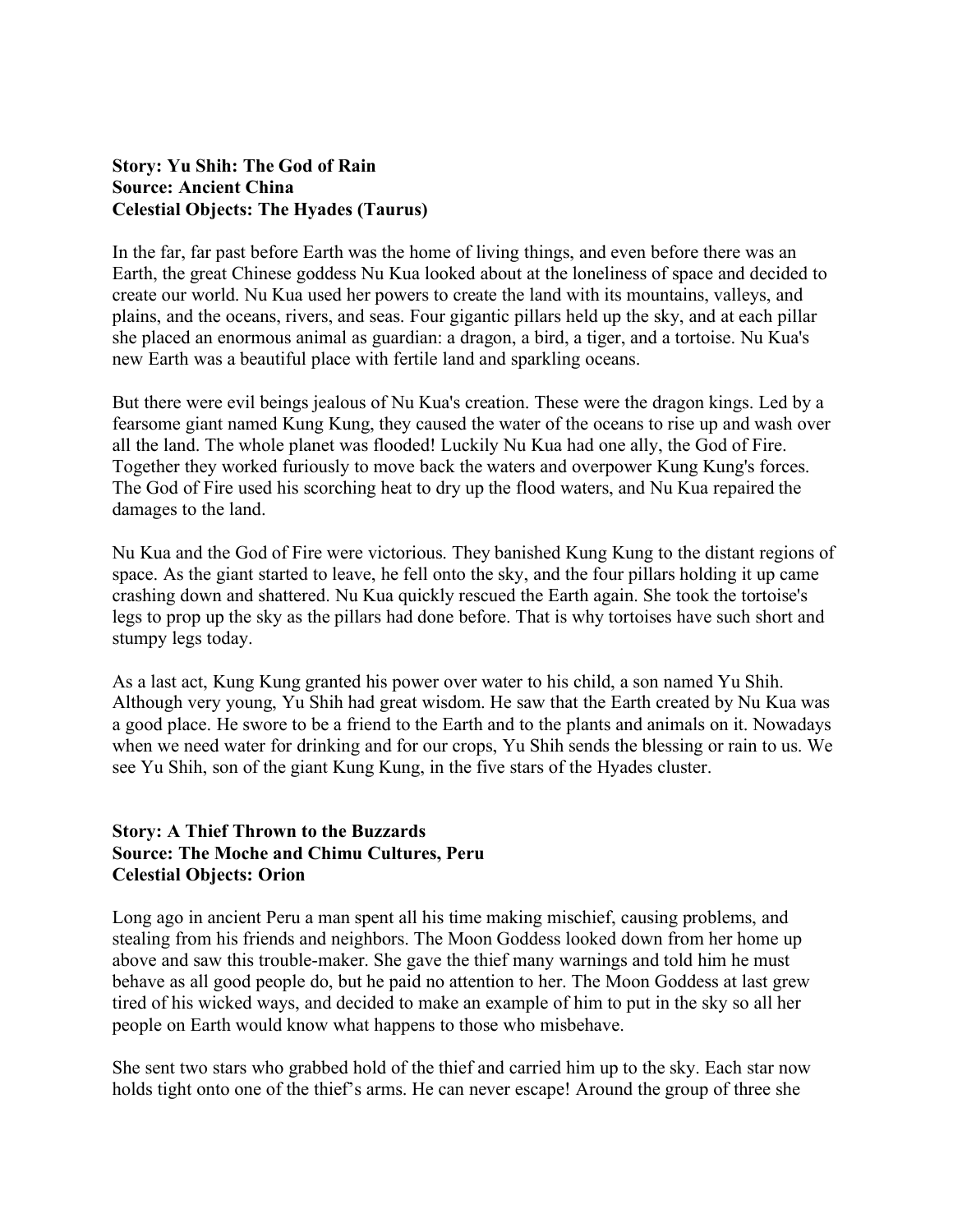placed four buzzard stars who wait in place, eager to get their talons on him. This is what awaits those who are guilty of evil deeds!

These same seven stars represent the belt, shoulders, and knees of Orion the Hunter: the thief and his guards are the three belt stars and the buzzards are the four outer stars.

## **Additional Information:**

# **The Winter Hexagon:**

These stories feature the constellations of the Winter Hexagon (Canis Major, Canis Minor, Auriga, Orion, Taurus, and Gemini). Canis Major and Canis Minor are Orion the Hunter's faithful dogs, helping him to track and retrieve game as he hunts across the night sky. Sirius is in the larger dog, standing alert and ready for action at the feet of Orion. The dog's bright eye (Sirius) looks at the constellation Lepus, the Hare, which crouches below the hunter's feet. Procyon is the puppy and the name means the dog which rises before Sirius. As the Winter Hexagon rises, we see Canis Minor appear in the sky before Canis Major. Sirius is not only the brightest star in its constellation; it is also the brightest star in the night sky. Both Sirius and Procyon are double stars. Taurus, the Bull, contains two open star clusters: the Pleiades (the Seven Sisters) and the Hyades. The two brightest stars in Gemini are Castor and Pollux, the Twins. Capella is the brightest star in Auriga, the Charioteer.

# **Taurus, the Pleiades, and the Hyades:**

Both Roman and Greek traditions relate the story of the gentle white bull that carried the beautiful Europa across the sea to the island of Crete. In one version, the bull turned out to be the great god Jupiter in disguise; in the other, the bull was the great god Zeus in disguise. Other traditions tell of an unending battle between Taurus the Bull and Leo the Lion. Leo is the victor and rules the night sky in the spring and summer; Taurus wins the battle and rules the night sky in fall and winter. But in addition to the bull itself, there are two important features within the constellation: the Pleiades and the Hyades.

The Pleiades were seven sisters, the daughters of Pleione (a sea nymph) and Atlas (a Titan). The Pleiades were chased by Orion the Hunter for many years. Some stories say that the goddess Artemis took pity on the girls and turned them into doves so they could fly away from Orion. Other stories say that Zeus heard the girls crying and placed them safely among the stars. Some stars in the cluster are said to be dim because the tears of the sisters blurred their light.

Many stories about the Pleiades say that one of the seven sisters is missing. The six remaining Pleiades cry because their lost sister married a mortal and was not allowed into the constellation.

The Hyades were also daughters of Atlas, and half-sisters to the Pleiades. Some legends say they were also seven; other legends say there were only five or six sisters in the Hyades.

The Hyades cared for the baby Dionysus, son of the god Zeus. Zeus rewarded their service by placing them among the stars. The Hyades had a brother named Hyas who was drowned in a well. His grieving sisters shed so many tears that they caused very heavy rain to fall on Earth.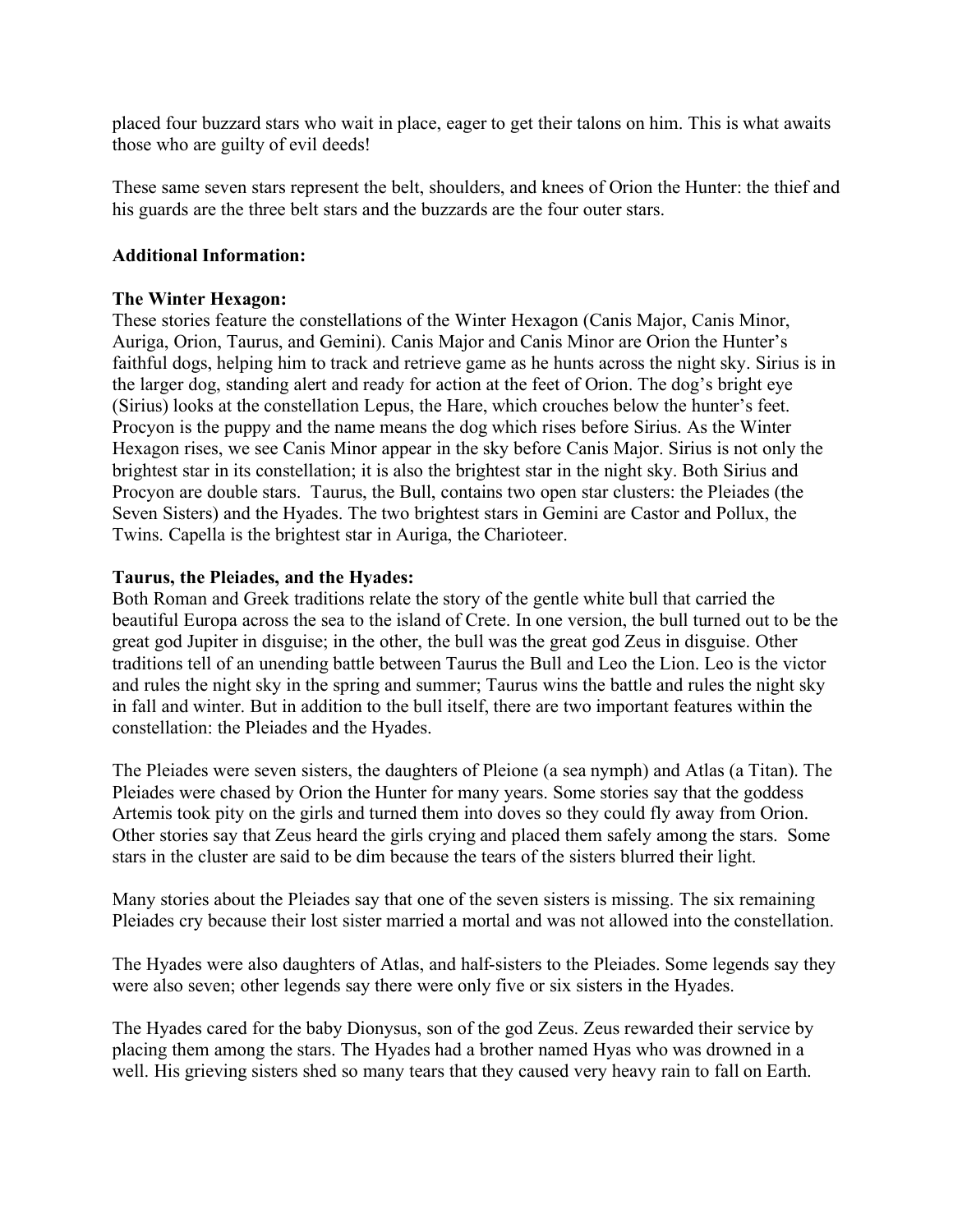The Pleiades and Hyades together are called the Atlantides. Both groups of stars are open star clusters in the constellation Taurus. An open star cluster is a group of stars that formed within a nebula. In some clusters such as the Pleiades, wisps of gas can be seen through a telescope. The poet Tennyson describes this vision in his poem "Locksley Hall" as follows:

 Many a night I saw the Pleiads rise, rising thro' the mellow shade, Glitter like a swarm of fire-flies tangled in a silver braid.

#### **Water Legends:**

Part I: Water and Rain

Many legends associated with the constellations and stars of the Winter Hexagon are connected with water or rain. The eyes of the seven sisters blur the light of the Pleiades as the cry in fear of Orion. The tears of the Hyades bring rain to the Earth as they mourn their drowned brother. The light of Procyon is dimmed by the tears of Suhail's youngest sister when she cannot swim across the Milky Way. The Chinese god Yu Shih (in the Hyades) provides rain for drinking water and crops.

These stars and constellations often had practical meanings for ancient observers, also often associated with water. Capella was considered a bad omen for sailors, since its rising coincided with the beginning of the stormy season in the Mediterranean. The appearance of the Hyades in the morning sky signaled the spring rainy season, and their appearance near the horizon was said to cause storms on both land and sea. Another name for the Hyades is the Little Pigs, since their appearance meant muddy roads!

In Africa, the rainy season begins when Sirius disappears from the evening sky in May. In South America, the disappearance of the Pleiades in April signals the beginning of the rainy season and the end of boat travel. Their appearance in November signals the beginning of the dry season.

The constellation Gemini was known as the protector of sailors. It was supposed to rid the seas of buccaneers and pirates. Gemini was often seen as flames above a ship's mast (St. Elmo's Fire). When Gemini rises just before sunrise, the calm weather of summer begins.

Castor and Pollux were among the heroes on Jason's ship, Argo. They were said to have protected the Argonauts during a storm at sea, and Gemini is still associated with electrical phenomena often seen during storms at sea. A double light was considered favorable to sailors, while a single light was a bad sign associated with Castor and Pollux's sister, Helen.

#### **Castor and Pollux:**

So who exactly were Castor and Pollux? According to legend, these twin brothers lived in Sparta in Greece. They loved each other very much and grew up inseparable friends. Castor and Pollux were sons of the god Zeus in Greek mythology. Both brothers loved sports. Some stories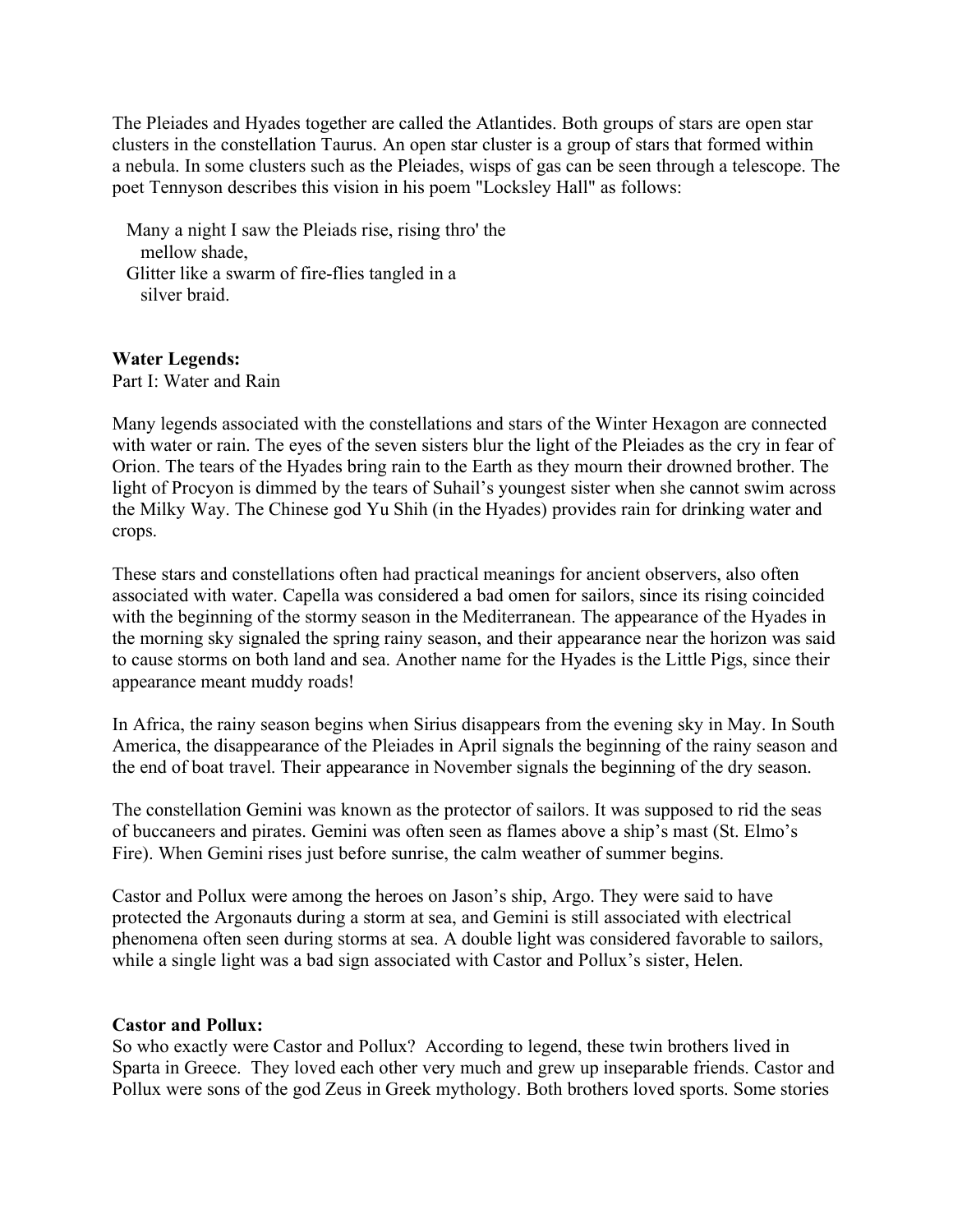say that they even won prizes at the Olympic Games! Castor grew up to be an expert horseman, and Pollux was the best boxer in Greece.

Castor and Pollux were heroes who sailed with Jason on his famous ship, *Argo*. They had twin cousins, Idas and Lynceus. These twins also loved each other very much. The four cousins captured a herd of cattle from an enemy town. They decided to divide the herd among the four. But Idas proposed a contest to see who should get the largest share of the herd. Whoever ate an enormous portion at their feast would get half the herd. Whoever finished second would get the rest of the herd.

Idas at very quickly. Seeing Lynceus falling behind, he ate part of his brother's meal. Idas and Lynceus claimed all of the cattle for themselves. The cousins got into an argument and began to fight. Lynceus and Castor were killed.

Pollux was inconsolable at the death of his beloved brother. He asked their father, Zeus, to take his own life so that Castor might live again. Zeus took pity on Pollux and declared that the two should spend half their time under the Earth and half their time in the heavens. Even now, the mortal Castor sets first with his faithful brother, the immortal Pollux, following close behind.

#### **Maui and Rona:**

We discovered during a trip to New Zealand that much of the Maori star lore has been lost. However, the story of Maui and the Sun (see the Fall Sky section) and Rona and the Moon are still available. Both stories appear in Eric and Tessa Hadley's *Legends of the Sun and Moon* (Cambridge University Press, 1983, third paperback printing 1992). Peter Gossage wrote *How Maui Slowed the Sun*, including a translation into Maori (first published by Lansdowne Press in 1982 with a 1994 edition produced for Ashton Scholastic Ltd.). These are older books and may be hard to come by. We recently purchased *Maori Myth and Legend* by A. W. Reed, a prolific author of Maori lore. We also found *Matariki*, a Maori perspective on the legend from the Winter Sky section. Both books are from Reed Publishing. Below is a summary of the Rona legend.

Rona was married to a fisherman. One moonlit night he decided to take their sons to go fishing. He told Rona they would return the next day and told her to have a good meal waiting for them. The next night, before they returned, Rona prepared the meal. Soon she heard the song of the fishermen. The stones of her oven were hot and the leaves to cover the food were ready. But suddenly she realized she had no water to sprinkle over the hot stones to make steam.

Rona grabbed two calabashes and ran to the spring. The moonlight provided a clear view until a cloud drifted by and the light was cut off. Rona continued to run along the path, but she could no longer see where she was going. She stubbed her toe on a tree root, then stumbled and scraped her shin on a rock. She screamed at the Moon, angry that the Moon had put out its light. The Moon came down from the sky, picked up Rona, and carried her up into the sky. Rona grabbed the branch of a tree and tried her best to hang on. The Moon pulled harder, but still Rona hung on to the tree. At last the tree cracked and its roots came out of the ground. Rona and the tree were carried up into the sky.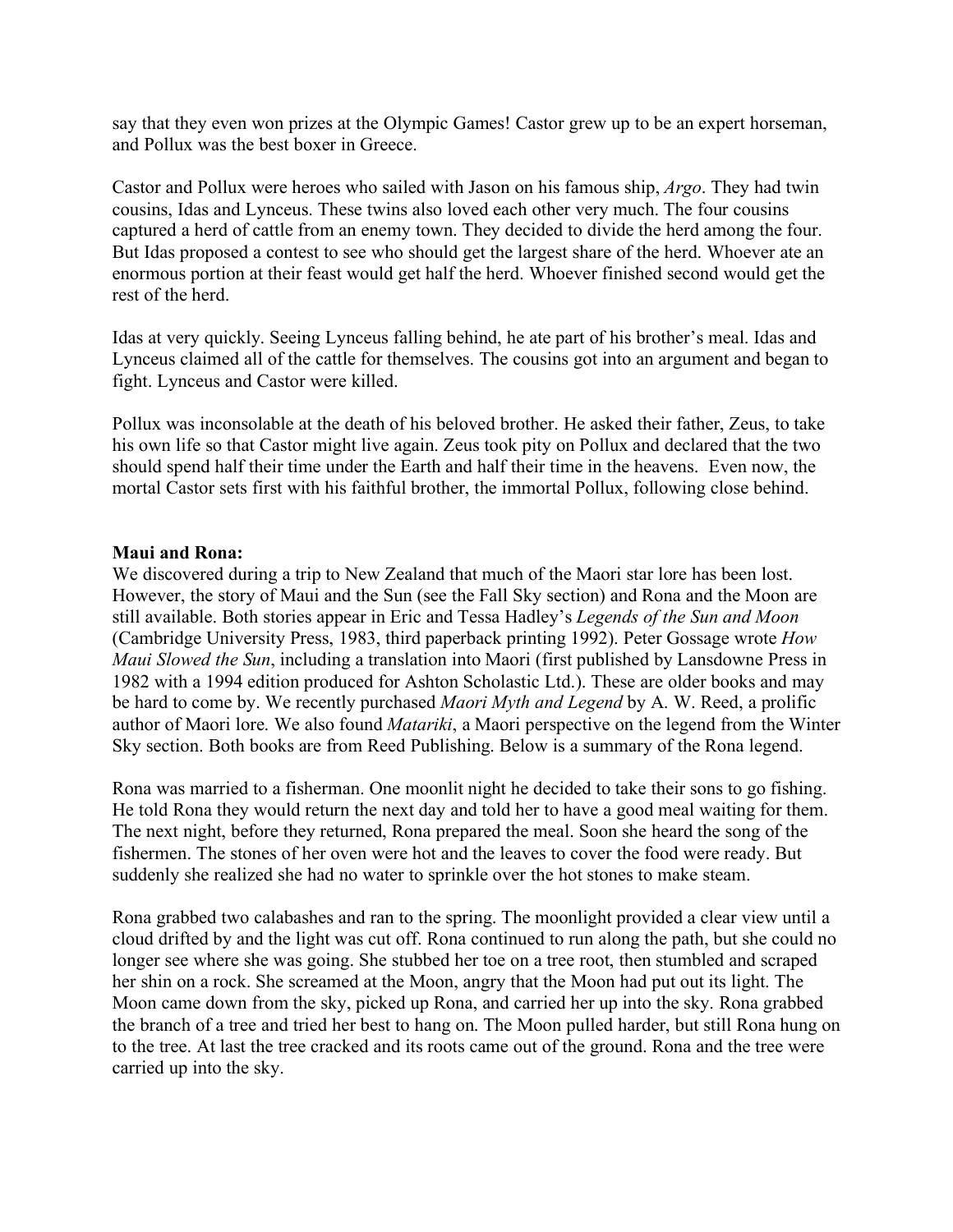When her husband and sons returned home, they found only uncooked food and cold cooking stones – no Rona! Looking up into the sky, the saw Rona on the full Moon. Rona still held onto her calabashes and the tree, and she is now the Woman in the Moon.

Remember: the perspective is different from the Southern Hemisphere, so it will be much harder for us to see Rona! Much like Orion, the Moon appears upside down to our Northern Hemisphere point of view.

# **SPRING**

These stories were used in the April and May Newsletters, but are appropriate year round. Story retelling and additional material by Nancy Lebofsky

# **Story: Coyote and the Wolf Brothers Source: Native American Celestial Objects: The Big Dipper (Ursa Major)**

At one time, Coyote lived with five Wolf Brothers. Every night the Wolf Brothers would share the meat from their hunt with Coyote. But they had a secret they would not share – a secret about a strange thing they had seen in the sky. Every night as they whispered together, Coyote became more and more curious.

Finally, Coyote just had to know. One day he asked the oldest Wolf Brother, "What is it you saw in the sky?" But the oldest Wolf Brother did not answer.

Coyote asked the second-oldest Wolf Brother, "What is it you talk about every night? What did you see in the sky?" But the second Wolf Brother did not answer.

Coyote asked the third Wolf Brother the same question. No answer. Coyote asked the fourth Wolf Brother. No answer.

But the fourth Wolf Brother gathered his brothers and asked, "Should we tell Coyote what we have been talking about? Should we tell Coyote what we have seen in the sky?"

"Yes, yes," said the youngest Wolf Brother. "They cannot hurt us or Coyote."

"True," agreed the second Wolf Brother. "They are high in the sky. They cannot hurt us or Coyote."

"We'll tell him tonight," said the oldest Wolf Brother.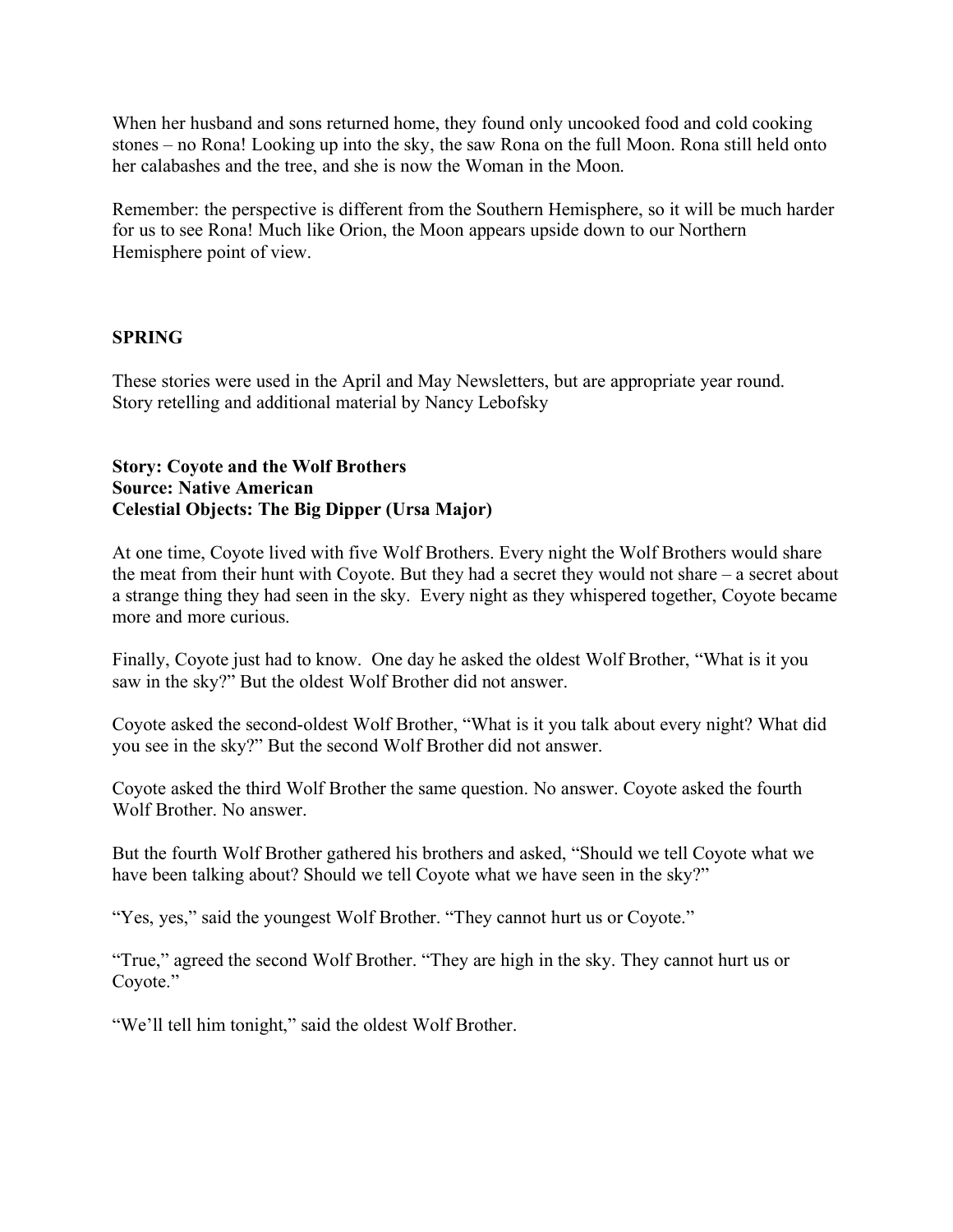So that night the Wolf Brothers told Coyote what they had seen: two strange animals, high in the sky, too high for the Wolf Brothers to reach them. Coyote was even more curious now. He wanted to see the creatures for himself. But how would they all get high up into the sky?

Coyote had an idea. He gathered together as many arrows as he could find. One after another, he shot the arrows into the sky. The first arrow stuck to the sky. The second arrow stuck to the first, the third arrow stuck to the second, and so on until Coyote had made a long line of arrows from the sky to the Earth.

Early the next day, Coyote, the five Wolf Brothers, and their dog began to climb the arrows to the sky. For many days and nights they climbed, until at last they reached the sky. There they saw the two strange animals – two huge, fierce grizzly bears!

Now the two youngest Wolf Brothers were curious. They walked toward the two fierce grizzly bears. When nothing happened, the two older Wolf Brothers followed. But the oldest brother and his dog stayed behind. The four brave Wolf Brothers walked even closer. But the grizzly bears just looked at them. The four Wolf Brothers looked back. Finally, the oldest Wolf Brother and his dog joined them.

Coyote admired the beautiful picture they made. He thought the grizzly bears and the Wolf Brothers and their dog should stay in the sky, making a sky story for all time.

Then Coyote had another idea. He climbed back down the line of arrows, breaking off the arrows as he hurried toward the ground. Now the five Wolf Brothers and their dog could not return to Earth. They stayed in the sky and made a beautiful picture story for everyone to see.

We still see Coyote's picture today, but we call it the Big Dipper. The two bowl stars (Dubhe and Merak) that point to Polaris, the North Star, are the grizzly bears. The two bowl stars opposite (Megrez and Phecda) are the two younger Wolf Brothers. The first and last stars in the handle (Alioth and Alkaid) are the two older Wolf Brothers. The oldest Wolf Brother and his dog stand in the middle place in the handle (Mizar and Alcor).

# **Story: The Never-Ending Bear Hunt Source: Native American Celestial Objects: The Big Dipper (Ursa Major), Boötes, Corona Borealis, and Polaris (Ursa Minor)**

Throughout history people around the world have looked up at the night sky and imagined stories about the stars. Early cultures used star positions and stories to teach lessons, navigate ships, and mark seasons—especially planting and harvesting times. Even though the stories might not be as accurate as our current scientific knowledge, they can be interesting to share. The stories provide an opportunity not only to discuss the rotation of the Earth on its axis (daily motion) and its revolution around the Sun (yearly motion), but also to enjoy literature from different cultures.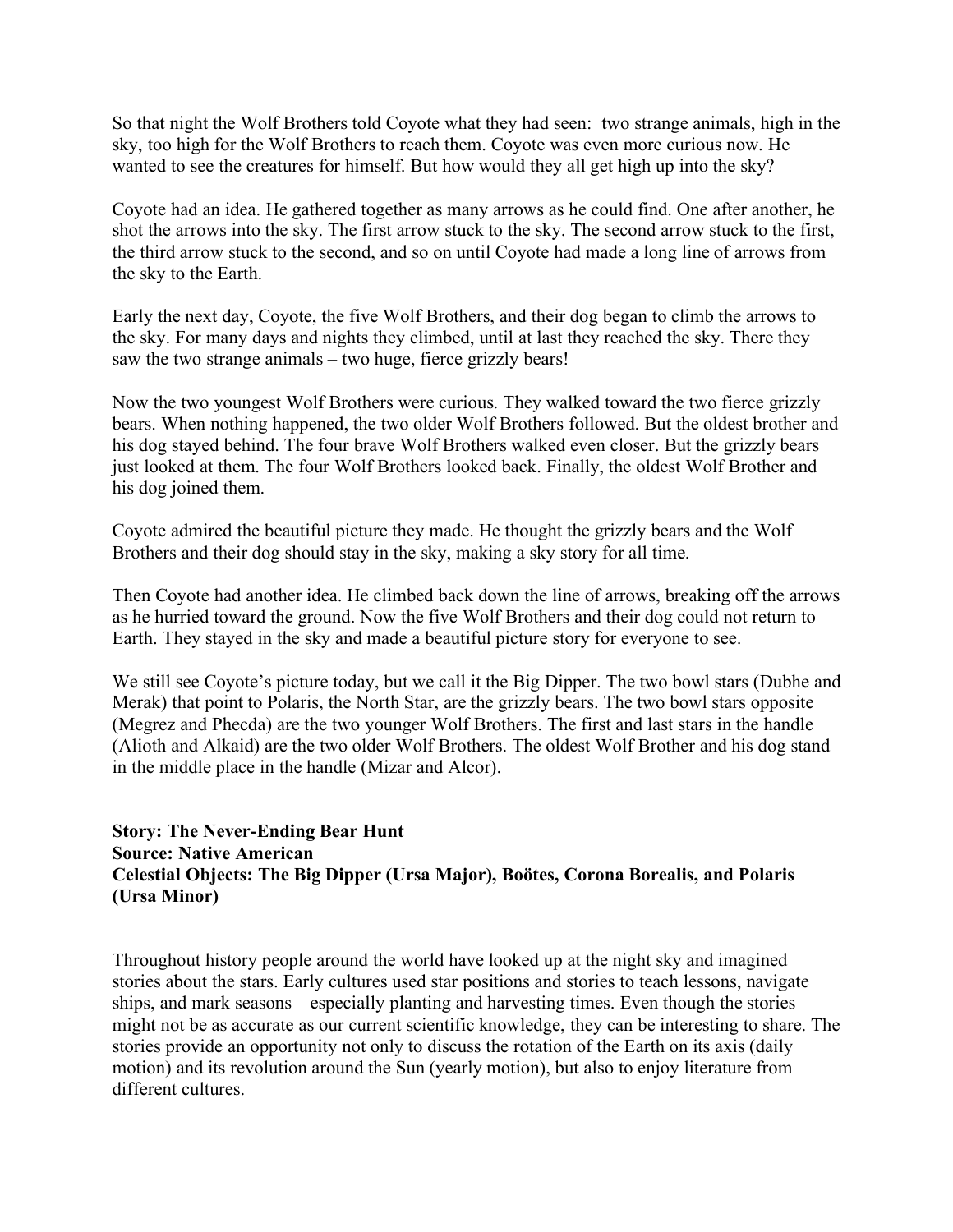This story has been attributed to two different tribes from eastern Canada, the Micmacs and the Iroquois. The story is about seven bird hunters who track huge bear across the sky every year. As Earth orbits the Sun, most stars *appear* to move across the sky from east to west at a rate of 1° per night. However, the stars nearest to the North Star, also known as Polaris or the "pole star," *appear* to circle counterclockwise around it; these are the circumpolar constellations. The Bear Hunt story follows the yearly apparent motion of three circumpolar constellations: Ursa Major, Boőtes, and Corona Borealis.

# **The Never-Ending Bear Hunt**

Many years ago people looked into the night sky and imagined wonderful stories in the stars. One story takes place during the course of an entire year and tells about the adventures of the Great Bear and the Bird Hunters.

When the winter ended the Great Bear left her cave. After her long sleep, she was hungry and anxious to find food. As she hunted for food, other hunters were following her. Seven brave Bird Hunters followed the Great Bear across the Sky. Robin led the hunt, followed closely by Chickadee and his cooking pot and Moosebird. Farther behind were their friends: Saw-whet, Horned Owl, Blue Jay, and Pigeon. The bear looked big and clumsy, but she moved across the sky rapidly. The hunters followed her all summer, but as autumn approached they had still not caught up to the Great Bear.

Some of the hunters became tired and discouraged. Saw-whet, the last hunter in line, left the hunt. Soon Horned Owl also gave up and went to search for Saw-whet. Blue Jay and Pigeon tried to keep up with the leaders, but soon they also left the hunt and flew home.

Only Robin, Chickadee, and Moosebird followed the Great bear into autumn. The bear grew angry and rose up on her hind legs. She growled loudly and clawed the air to scare the hunters. But Robin was a brave hunter. He shot an arrow and hit the Great Bear. Drops of her blood fell on Robin's feathers, turning his breast bright red. Other drops fell on the autumn leaves coloring them bright red.

When winter came, the dead bear lay on her back up in the sky. But her spirit returned to the cave and entered another bear. In the spring, the bear will leave the cave again to travel across the spring and summer sky, always pursued by the Bird Hunters.

**Story: Sun and Moon Leave the Earth Source: Nigeria Celestial Objects: Sun and Moon**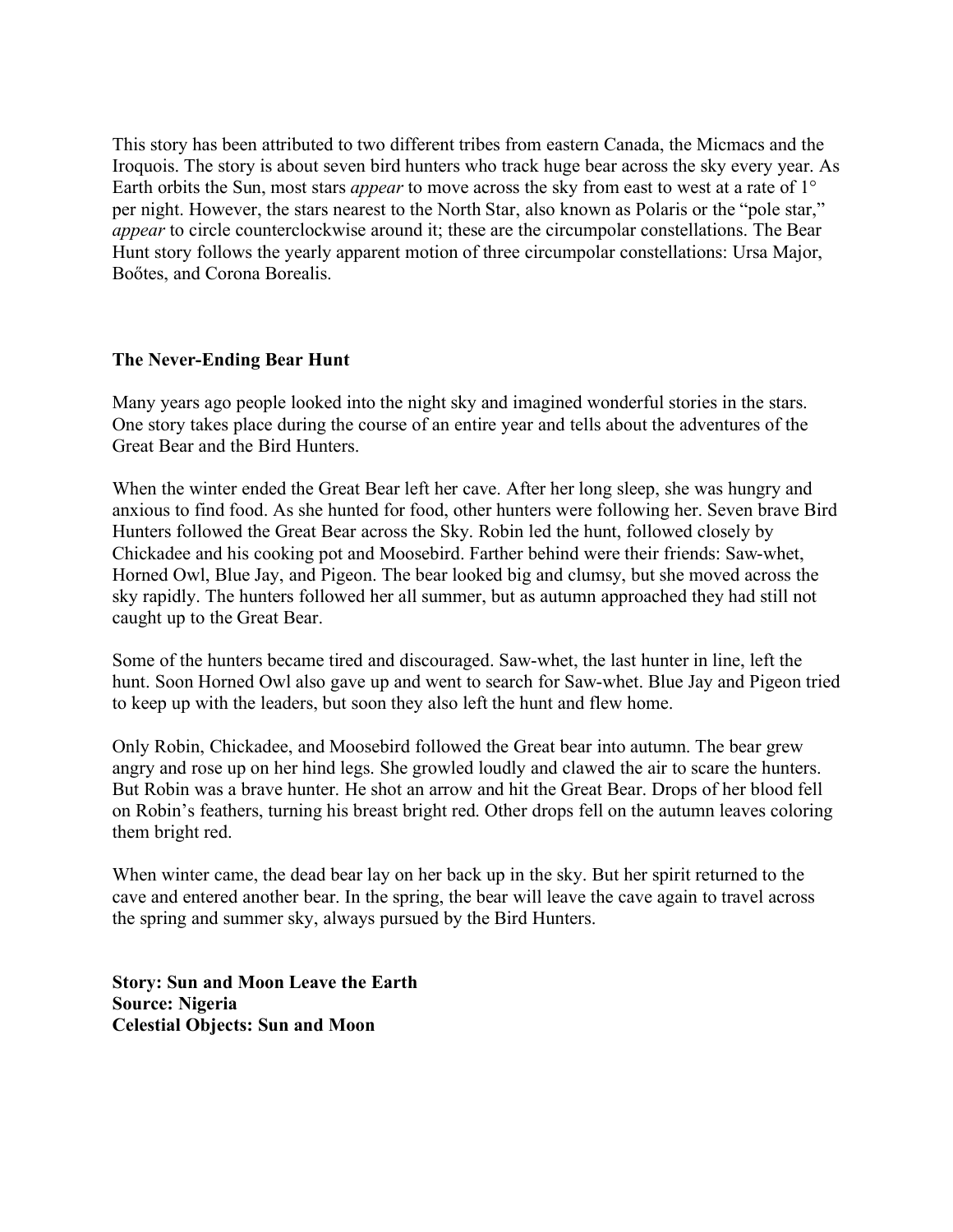A very long time ago, Sun and his wife Moon lived on the earth. Sun's best friend was Water, and Sun visited Water frequently.

One day Sun asked his friend, "Why do you never visit me? I visit you frequently."

Water replied, "Your house is not big enough to hold me and all of my people who always come with me"

But Sun persisted and Water finally agreed to visit if Sun could build a house big enough. Sun and Moon were both delighted, and soon Sun began to build a huge kraal – many huts surrounded by a fence. The invitation was made and Water agreed to visit.

Sun and Moon waited anxiously for their friend. They could see Water coming for many miles, flowing over and around everything in his path. Water was pleased to see the huge kraal and soon began to fill the space. All of Water's people flowed in with him: small fish, big fish, sharks, whales, and all the creatures of the sea.

As the kraal filled, Water asked, "Are you sure there will be room for all of us?"

Moon was alarmed. Water was rising into and even above the huts. But Sun kept smiling and told Water there was room for everyone. Once Water and his people were over the roof tops, Sun and Moon had to escape. To do this, they made a tremendous leap into the sky.

This was the last time Sun and Moon lived on the earth.

SOURCES:

*Why the Sun and the Moon Live in the Sky* by Elphinsone Dayrell

"Sun, Moon and Water" from *Legends of the Sun and Moon* by Eric and Tessa Hadley

#### **Additional Information:**

#### **So What do You See on the Moon?**

In the USA, we've all heard of (and probably looked at) the Man in the Moon. But this is not a universal tradition. In her book *Moon Rope* (*Un lazo a la luna*), Lois Ehlert uses beautiful collage illustrations to retell the Peruvian legend of why we see a fox on the Moon. Fox tricks his friend Mole into helping him braid a long grass rope to reach the Moon by promising Mole that there are lots of worms to eat on the Moon. Fox then convinces some birds to fly the end of the rope to the Moon. He begins to climb, with Mole following. When Mole slips and falls back to Earth, all the other creatures laugh at him, so Mole digs a deep tunnel and stays underground, only coming out at night. But Fox never returned, and the birds say you can still see him on a clear, dark night right there on the Full Moon.